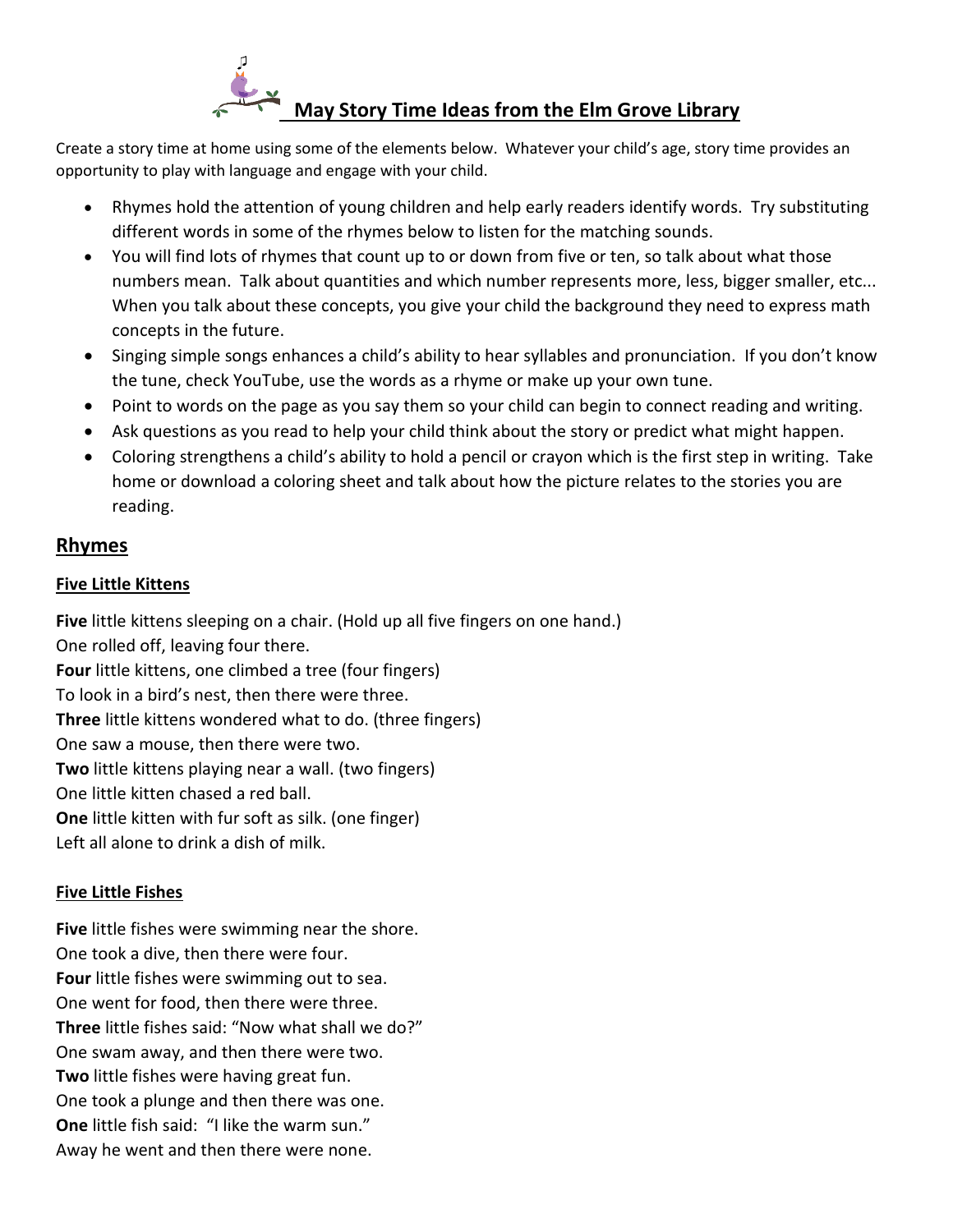### **The Rabbit**

I saw a little rabbit come…hop, hop, hop! (make hopping motions with hands and arms) I saw his two long ears go...flop, flop, flop! (put hands on head like rabbit ears and flop back and forth) I saw his little nose go … twink, twink, twink (wiggle nose) I saw his little eyes go…wink, wink, wink. (wink eyes) I said, "Little Rabbit, won't you stay?" Then he looked at me (pause and stare) And hopped away! (fast hopping motion)

### **I dig, dig, dig**

I dig, dig, dig (pretend to dig) And I plant some seeds. (Stoop down and plant seeds) I rake, rake, rake (pretend to rake) And I pull some weeds. (pull up weeds) I wait and watch And soon I know (Nod head) My garden sprouts (raise hands up from the ground) And starts to grow!

# **Songs**

### **I'm a little kitty cat** (tune: I'm a little teapot)

I'm a little kitty cat nice and sweet Here are my whiskers (move hands from nose to sides like pulling on whiskers) Here are my feet (wave hands like front paws) When I go out hunting (lower voice) Mice beware! Or, you might just have a scare! (move hands like you are pouncing)

#### **The Farmer Plants Corn** (tune: Here we go 'round the mulberry bush)

First the farmer plows the ground, plows the ground, plows the ground. First the farmer plows the ground, then he plants the seeds. This is the way he plants the seeds, plants the seeds, plants the seeds. This is the way he plants the seeds, so that they will grow. The rain and sun will help them grow, help them grow, help them grow. The rain and sun will help them grow, right up through the ground. Now the farmer picks the corn, picks the corn, picks the corn. Now the farmer picks the corn and we have food to eat!

## **Books** (Possible themes: Animals/pets, gardens/plants/flowers)

Be Gentle! by Virginia Miller. When Bartholomew gets a little black kitten, he must learn to take care of him and be gentle with him.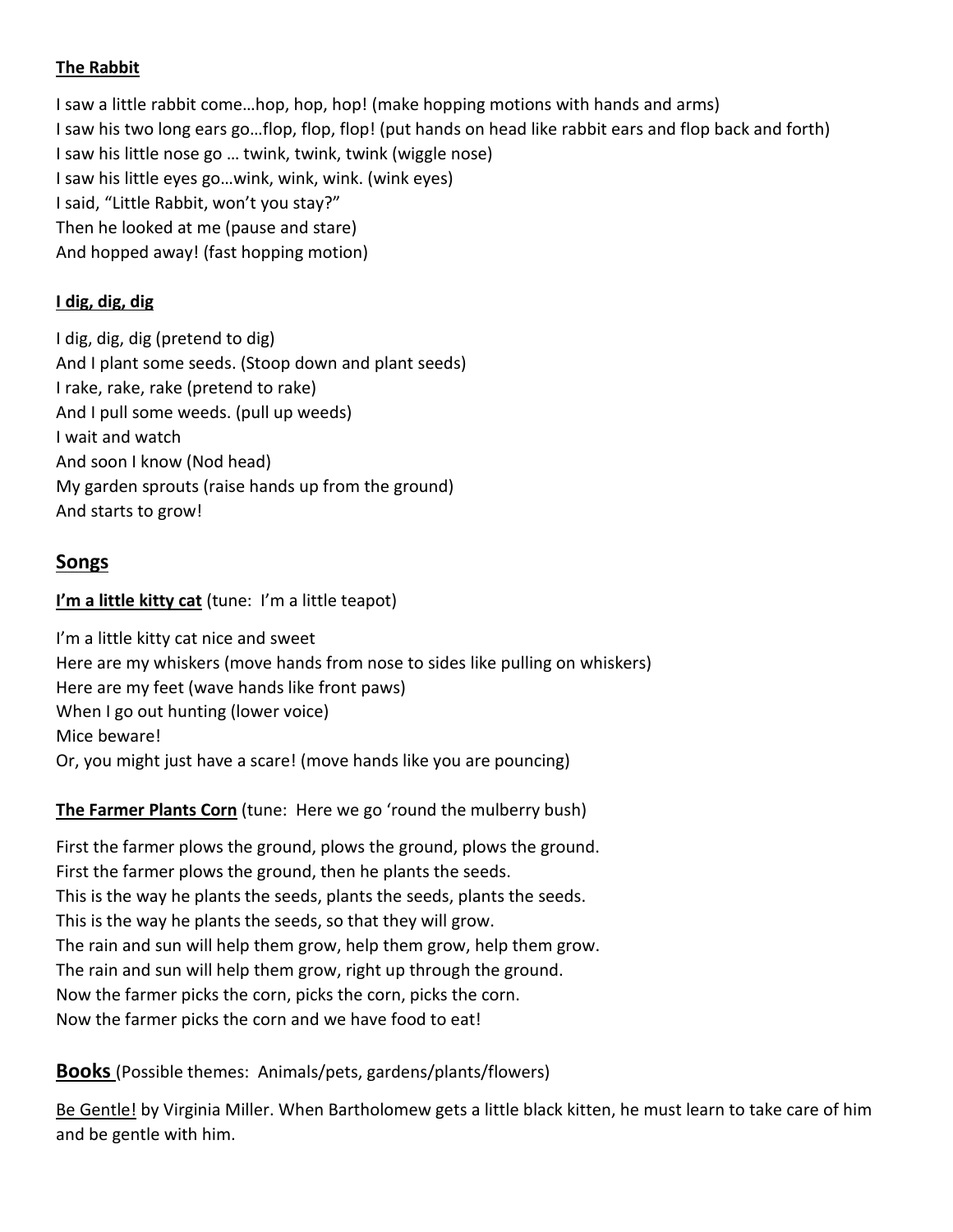Big Cat, Little Cat by Elisha Cooper. A moving tale about friendship, new beginnings, and cats.

Bird Songs by Betsy Franco. Throughout the day and into the night various birds sing their songs, beginning with the woodpecker who taps a pole ten times and counting down to the hummingbird who calls once.

Birdsong by Julie Flett. A young girl befriends the elderly woman next door who shares her love of nature and art. Includes a brief glossary and pronunciation guide to Cree-Métis words that appear in the text.

Cat Dog Dog: the story of a blended family by Nelly Buchet. A blended family from the pets' point of view.

A Cat Named Swan by Holly Hobbie. After surviving on the streets, a homeless cat discovers the joys of living with a human family.

Cats Know Best by Colin Eisler. Cats know how to keep warm or cool, find food, play, keep clean, and take care of their kittens.

Cecil the Pet Glacier by Matthea Harvey. Ruby Small's embarrassingly eccentric parents take her on a vacation to Norway where she acquires an unwanted pet, a glacier named Cecil, who finds a way to melt Ruby's heart.

Dear Mrs. Larue: letters from obedience school written and illustrated by Mark Teague. Gertrude LaRue receives typewritten and paw-written letters from her dog Ike, entreating her to let him leave the Igor Brotweiler Canine Academy and come back home.

Dino Pets by Lynn Plourde. A boy brings home various dinosaurs from the pet store, but discovers that neither the biggest nor the smallest, the softest nor the scariest, makes an ideal pet.

Du Iz Tak? by Carson Ellis. Insects discover an unfamiliar green shoot rising from the ground and explore all its creative possibilities using their own invented language.

In My Garden by Charlotte Zolotow. A little girl and her older friend poetically describe the garden as it changes through the seasons.

In the Tall, Tall Grass by Denise Fleming. A toddler's view of creatures found in the grass from lunchtime 'til nightfall, such as bees, ants, and moles.

Nest by Jorey Hurley. A simple depiction of a year in the life of a bird.

The Octopuppy by Martin McKenna. Edgar wanted a pet dog, but what he got instead was a rather brilliant octopus named Jarvis.

On Meadowview Street by Henry Cole. Upon moving to a new house, young Caroline and her parents encourage wildflowers to grow and birds and animals to stay in their yard, which soon has the whole suburban street living up to its name.

Planting a Rainbow by Lois Ehlert. A mother and child plant a rainbow of flowers in the family garden.

A Pup Just for Me; A Boy Just for Me by Ed Young. A rhyming story about a boy who is offered every kind of pet except the puppy he wants. When the book is turned over, the story is told from the dog's point of view.

Seven Hungry Babies by Candace Fleming. A mother bird frantically tries to keep her seven baby birds fed.

Uses for Mooses and Other Popular Pets by Mike Thaler. Suggests using exotic pets like mooses, alligators, and octopi, as hat racks, staplers, and string quartets.